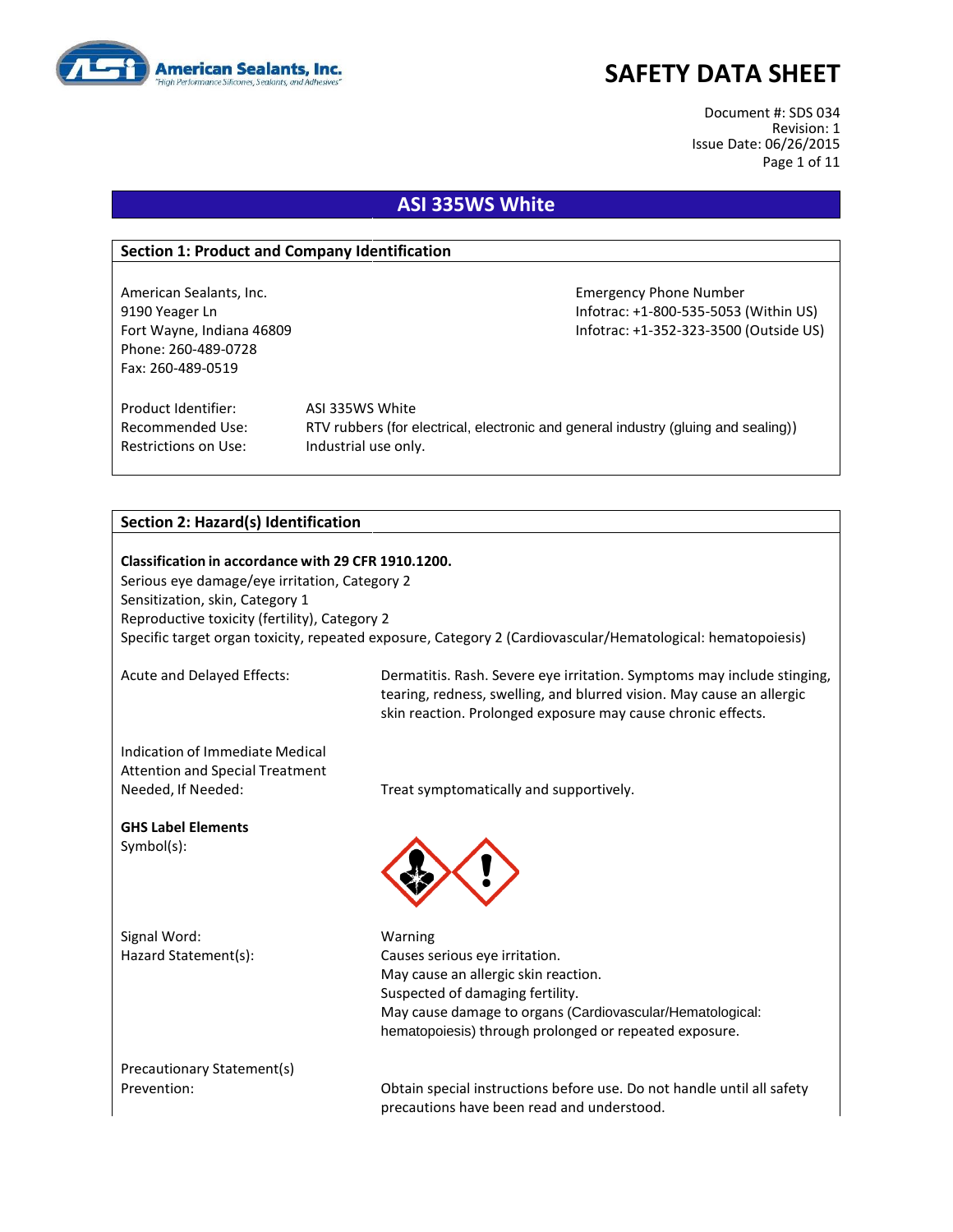Product Identifier: ASI 335WS White

#### Document #: SDS 034 Revision: 1

|           | Do not breathe dust/fume/gas/mist/vapors/spray.<br>Wear protective gloves/protective clothing/eye protection/face<br>protection. Wash thoroughly after handling.<br>Contaminated work clothing should not be allowed out of the<br>workplace.                                                                                                                                                                                                                                                     |
|-----------|---------------------------------------------------------------------------------------------------------------------------------------------------------------------------------------------------------------------------------------------------------------------------------------------------------------------------------------------------------------------------------------------------------------------------------------------------------------------------------------------------|
| Response: | IF ON SKIN: Wash with plenty of soap and water.<br>If skin irritation or rash occurs: Get medical advice/attention. Get<br>medical advice/attention if you feel unwell.<br>IF IN EYES: Rinse cautiously with water for several minutes. Remove<br>contact lenses, if present and easy to do. Continue rinsing.<br>If eye irritation persists: Get medical advice/attention.<br>IF exposed or concerned: Get medical advice/attention.<br>Take off contaminated clothing and wash it before reuse. |
| Storage:  | Store locked up.                                                                                                                                                                                                                                                                                                                                                                                                                                                                                  |
| Disposal: | Dispose of contents/container in accordance with<br>local/regional/national/international regulations.                                                                                                                                                                                                                                                                                                                                                                                            |

|               | <b>Section 3: Composition/Information on Ingredients</b> |           |  |  |  |
|---------------|----------------------------------------------------------|-----------|--|--|--|
|               |                                                          |           |  |  |  |
| <b>CAS</b>    | Component                                                | Percent   |  |  |  |
| Proprietary   | Methyloximesilane                                        | $1 - < 3$ |  |  |  |
| Proprietary   | Vinyloximesilane                                         | $\leq 1$  |  |  |  |
| 13463-67-7    | Titanium oxide                                           | $\leq 1$  |  |  |  |
| Proprietary   | Alkoxysilane                                             | $\leq 1$  |  |  |  |
| $96 - 29 - 7$ | Methylethylketoxime (Impurity)                           | < 1       |  |  |  |
| 556-67-2      | Octamethylcyclotetrasiloxane (Impurity)                  | $\leq 1$  |  |  |  |
|               |                                                          |           |  |  |  |

| <b>Section 4: First-Aid Measures</b> |                                                                                                                                                                                                                                       |
|--------------------------------------|---------------------------------------------------------------------------------------------------------------------------------------------------------------------------------------------------------------------------------------|
| Inhalation:                          | IF INHALED: Remove to fresh air.<br>Get medical attention if symptoms occur.                                                                                                                                                          |
| Skin Contact:                        | IF ON SKIN: Wash off with plenty of soap and water.<br>For minor skin contact, avoid spreading material on unaffected skin.<br>Get medical advice/attention if symptoms occur.<br>Take off contaminated clothing and wash before use. |
| Eye Contact:                         | IF IN EYES: Flush eyes with water as a precaution. Remove contact lenses, if present and<br>easy to do. Continue rinsing.<br>If eye irritation develops and persists: Get medical advice/attention.                                   |
| Ingestion:                           | Rinse mouth thoroughly with water.<br>Get immediate medical attention if symptoms occur.                                                                                                                                              |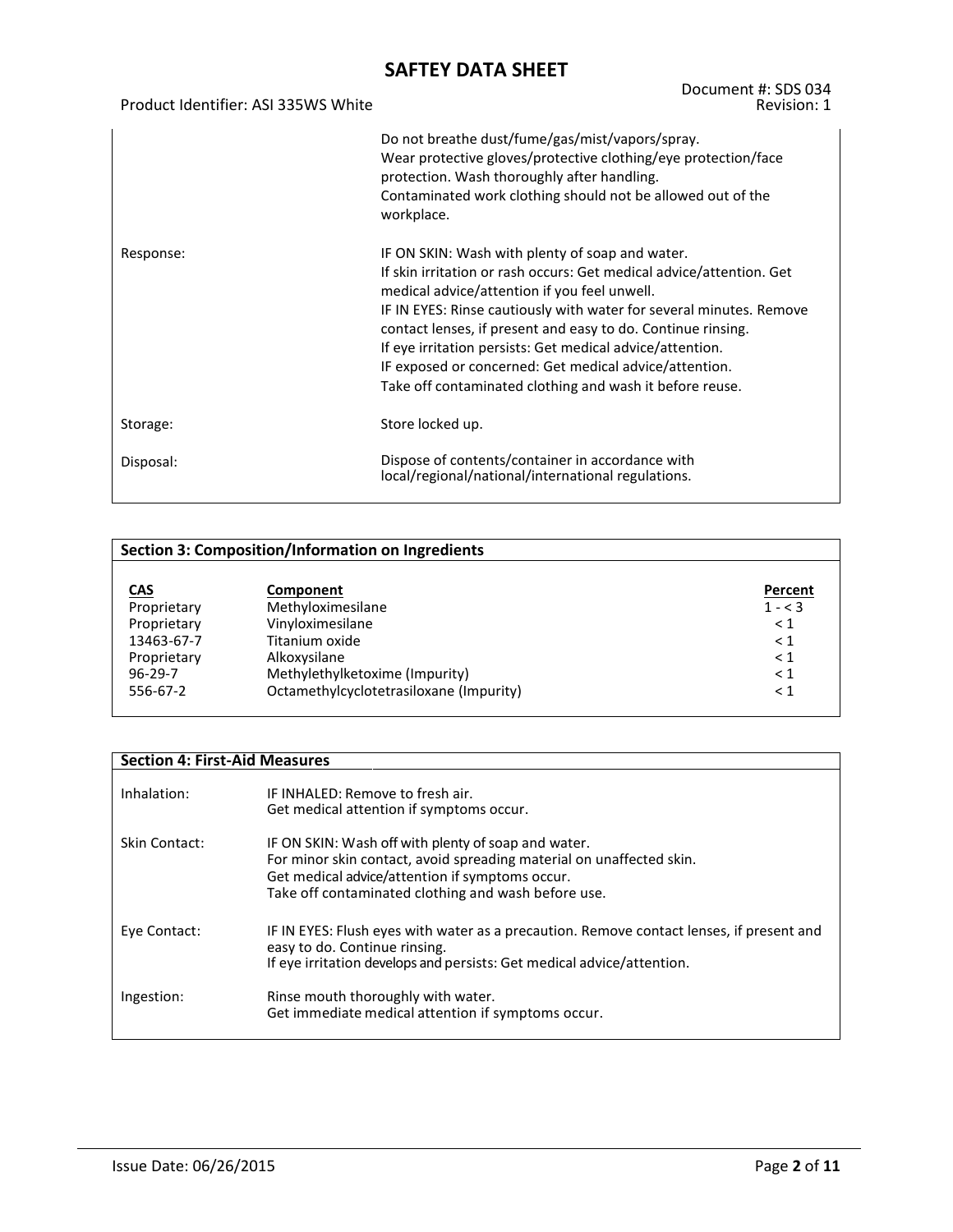#### Product Identifier: ASI 335WS White

**Section 5: Fire-Fighting Measures**

| Suitable Extinguishing Media:<br>Unsuitable Extinguishing Media:         | Use carbon dioxide, regular dry chemical powder, alcohol-resistant<br>foam, or water fog.<br>None known.                                                        |
|--------------------------------------------------------------------------|-----------------------------------------------------------------------------------------------------------------------------------------------------------------|
| Specific Hazards Arising from the Chemical                               |                                                                                                                                                                 |
| Hazardous Decomposition Products:                                        | By heating and fire, harmful vapors/gases may be formed.<br>Nitrogen oxides. (corrosive)                                                                        |
| Special Protective Equipment and<br><b>Precautions for Firefighters:</b> | Firefighters must use standard protective equipment including flame<br>retardant coat, helmet, gloves, rubber boots, and self-contained<br>breathing apparatus. |
| Specific extinguishing methods:                                          | Move containers from fire area if you can do so without risk.                                                                                                   |

| <b>Section 6: Accidental Release Measures</b> |                                                                                                                                            |  |  |
|-----------------------------------------------|--------------------------------------------------------------------------------------------------------------------------------------------|--|--|
|                                               |                                                                                                                                            |  |  |
| Personal Precautions, Protective              |                                                                                                                                            |  |  |
| <b>Equipment and Emergency Procedures:</b>    | Keep unnecessary personnel away.                                                                                                           |  |  |
|                                               | Do not touch or walk through spilled material.                                                                                             |  |  |
|                                               | Ensure adequate ventilation.                                                                                                               |  |  |
|                                               | Wear appropriate personal protective equipment.                                                                                            |  |  |
| <b>Environment Precautions:</b>               | Prevent further leakage or spillage if safe to do so. Local authorities<br>should be advised if significant spillages cannot be contained. |  |  |
| <b>Methods and Materials for Containment</b>  |                                                                                                                                            |  |  |
| and Cleaning Up:                              | Eliminate sources of ignition.                                                                                                             |  |  |
|                                               | Large Spills: Dike the spilled material, where this is possible. Cover                                                                     |  |  |
|                                               | with plastic sheet to prevent spreading. Use a non-combustible                                                                             |  |  |
|                                               | material like vermiculite, sand or earth to soak up the product and<br>place into a container for later disposal.                          |  |  |
|                                               | Small Spills: Wipe up with absorbent material (e.g. cloth, fleece).                                                                        |  |  |
|                                               | Clean surface thoroughly to remove residual contamination.                                                                                 |  |  |
|                                               | Never return spills in original containers for re-use.                                                                                     |  |  |
|                                               |                                                                                                                                            |  |  |

| <b>Section 7: Handling and Storage</b>     |                                                                                                                                                                                                                                                                           |
|--------------------------------------------|---------------------------------------------------------------------------------------------------------------------------------------------------------------------------------------------------------------------------------------------------------------------------|
|                                            |                                                                                                                                                                                                                                                                           |
| <b>Precautions for Safe Handling</b>       |                                                                                                                                                                                                                                                                           |
| <b>Protective Measures:</b>                | Provide adequate ventilation. Use care in handling/storage. Obtain<br>special instructions before use. Do not handle until all safety<br>precautions have been read and understood.<br>Do not breathe mist or vapor.<br>Avoid contact with eyes. Avoid contact with skin. |
| Advice on General Occupational<br>Hygiene: | Do not eat, drink, or smoke when using this product.                                                                                                                                                                                                                      |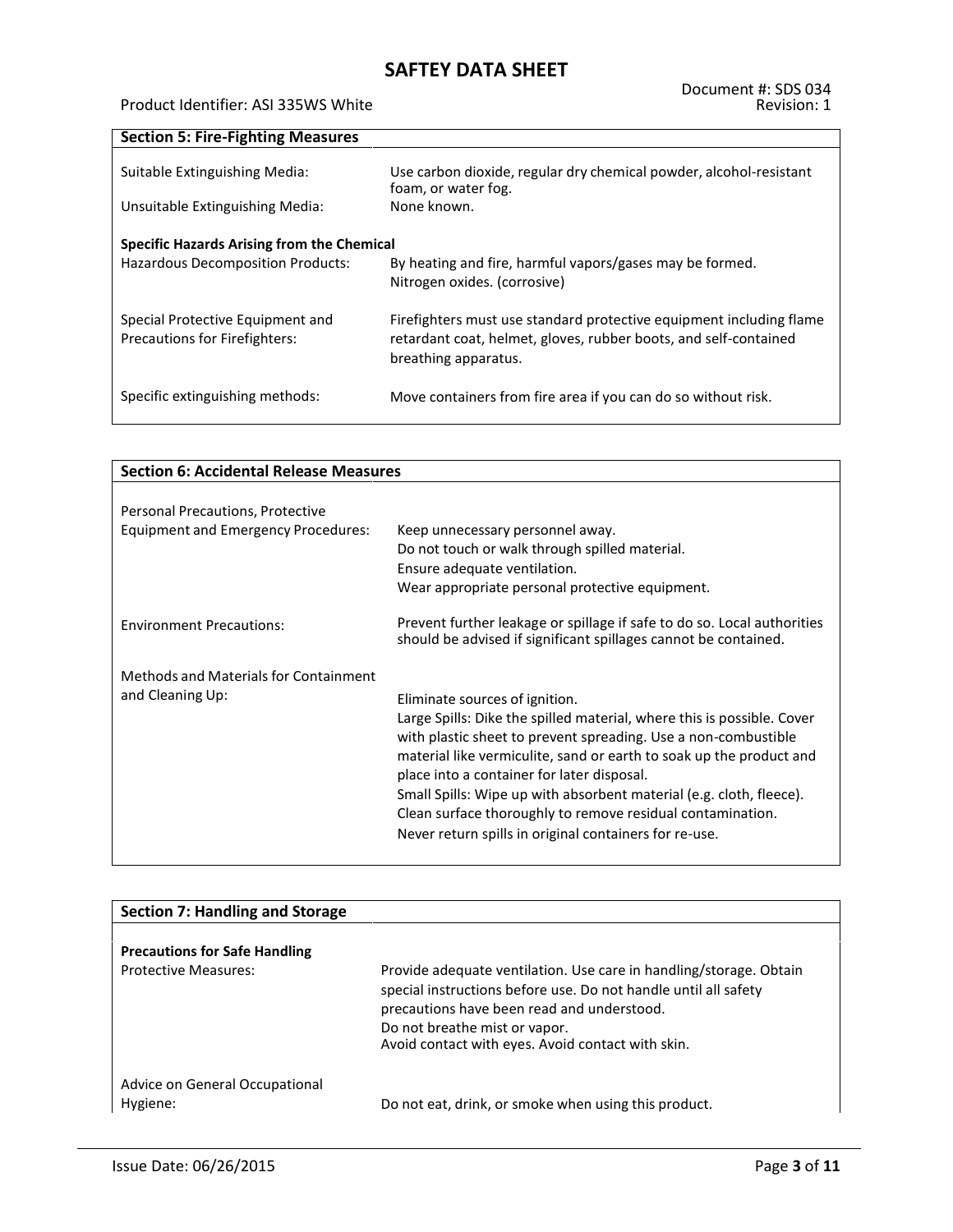Product Identifier: ASI 335WS White

#### Document #: SDS 034 Revision: 1

|                                                                  | Wash thoroughly after handling.<br>Wash contaminate clothing before reuse.                                                                                  |
|------------------------------------------------------------------|-------------------------------------------------------------------------------------------------------------------------------------------------------------|
| Conditions for Safe Storage, including<br>any Incompatibilities: | Store locked up. Keep in original container and tightly closed.<br>Keep out of the reach of children.<br>Store in a cool, dry place out of direct sunlight. |
| Incompatibilities:                                               | Strong oxidizing agents, water, moisture                                                                                                                    |

| <b>Section 8: Exposure Controls/Personal Protection</b>       |                     |                          |                                                                                                                                                                                        |  |
|---------------------------------------------------------------|---------------------|--------------------------|----------------------------------------------------------------------------------------------------------------------------------------------------------------------------------------|--|
| <b>Component Exposure Limits</b>                              |                     |                          |                                                                                                                                                                                        |  |
| <b>CAS</b>                                                    | Component           |                          | <b>Exposure Limits</b>                                                                                                                                                                 |  |
| 13463-67-7                                                    | Titanium oxide      |                          | OSHA Z-1: 15 mg/m3 PEL (Total dust)                                                                                                                                                    |  |
|                                                               |                     |                          | ACGIH: 10 mg/m3 TWA                                                                                                                                                                    |  |
|                                                               |                     |                          | WEEL: 36 mg/m3 TWA                                                                                                                                                                     |  |
| $96 - 29 - 7$                                                 | Methylethylketoxime |                          | 10 ppm                                                                                                                                                                                 |  |
|                                                               | (Impurity)          |                          | Vendor: 10 ppm STEL; 3 ppm TWA                                                                                                                                                         |  |
| <b>Appropriate Engineering Controls:</b>                      |                     | Provide eyewash station. | Provide adequate general and local exhaust ventilation.<br>Pay attention to ventilation such as local exhaust, mechanical and/or<br>door open for at least 24 hours after application. |  |
| <b>Individual Protection Measures</b><br>Eye/Face Protection: |                     |                          | Wear tightly sealed safety glasses according to EN 166.<br>Provide an emergency eye wash fountain and quick drench shower in<br>the immediate work area.                               |  |
| Skin Protection:                                              |                     |                          | Skin should be washed after contact.                                                                                                                                                   |  |
| Hand Protection:<br>workday.                                  |                     |                          | Wear protective gloves. Wash hands before breaks and at the end of                                                                                                                     |  |
| <b>Respiratory Protection:</b>                                |                     |                          | If airborne concentrations are above the applicable exposure limits,<br>use NIOSH approved respiratory protection.                                                                     |  |

| <b>Section 9: Physical and Chemical Properties</b> |                                                          |                                     |                         |  |
|----------------------------------------------------|----------------------------------------------------------|-------------------------------------|-------------------------|--|
| <b>Physical State:</b>                             | Liguid                                                   | Appearance:                         | Paste                   |  |
| Color:                                             | White                                                    | <b>Physical Form:</b> Paste         |                         |  |
| Odor:                                              | Oxime odor                                               | <b>Odor Threshold:</b>              | Not available           |  |
| pH:                                                | Not applicable                                           | <b>Melting Point:</b>               | Not applicable          |  |
| <b>Boiling Point:</b>                              | Not applicable                                           | <b>Decomposition:</b> Not available |                         |  |
| <b>Flash Point:</b>                                | 204.8 °F (96 °C)                                         | <b>Evaporation Rate:</b>            | $<$ 1 (Butyl Acetate=1) |  |
| <b>OSHA Flammability Class:</b>                    | Closed cup<br>Not classified as a<br>flammability hazard | <b>Vapor Pressure:</b>              | Negligible (25 °C)      |  |
| Vapor Density (air $= 1$ ):                        | $> 1$ (air=1)                                            | Density:                            | 1.03 (25 °C)            |  |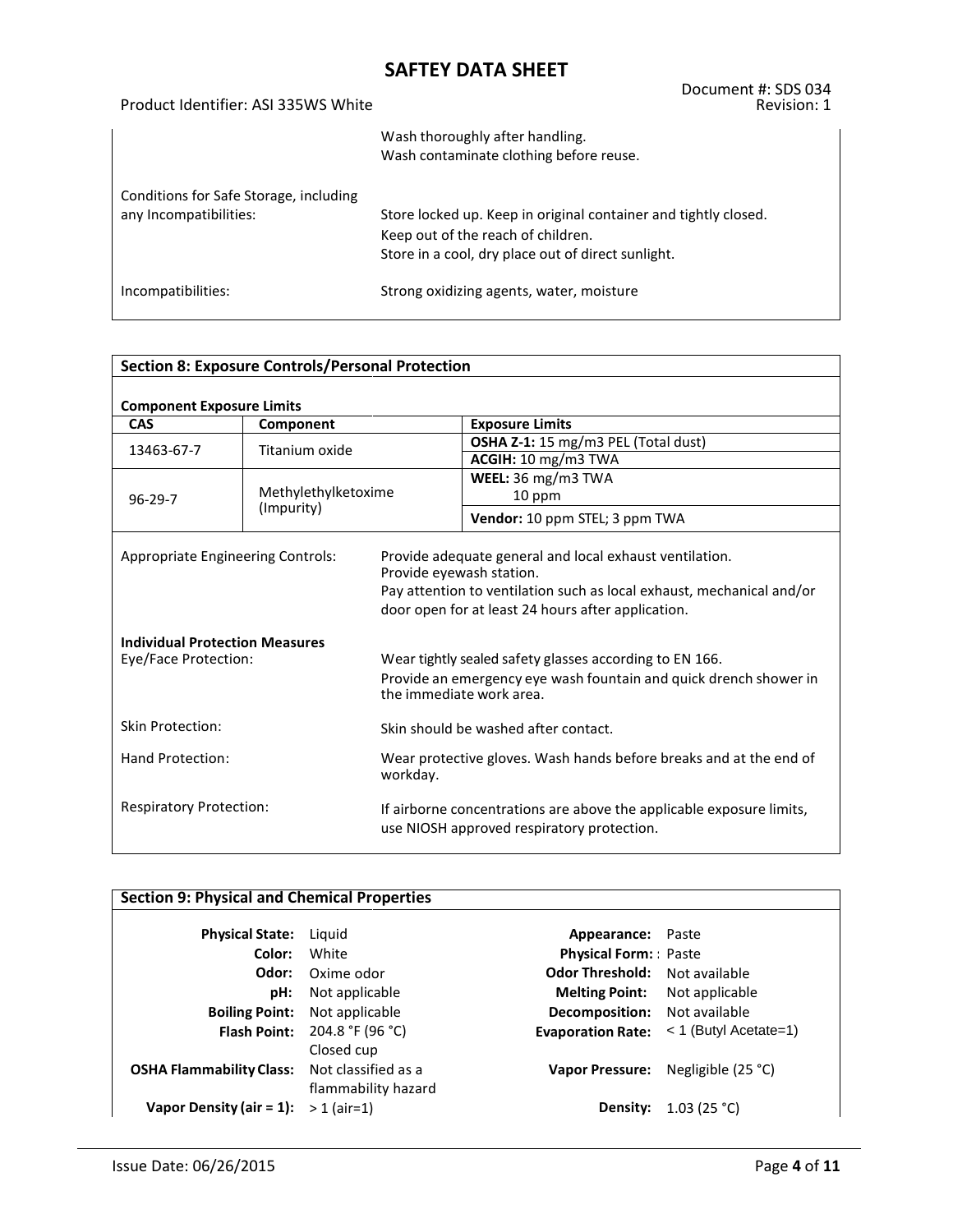### Product Identifier: ASI 335WS White

| Specific Gravity (water $= 1$ ): | Not available  |
|----------------------------------|----------------|
| Log KOW:                         | Not available  |
| KOC:                             | Not available  |
| Viscosity:                       | Not applicable |
| Volatility:                      | Not available  |
|                                  |                |

**Specific Gravity (water = 1):** Not available **Water Solubility:** Not soluble **Log KOW:** Not available **Coeff. Water/Oil Dist:** Not available **Auto Ignition:** Not available **VOC:**  $1 - 3\%$ **Molecular Formula:** Not applicable

| <b>Section 10: Stability and Reactivity</b> |                                                                                                                                          |  |  |
|---------------------------------------------|------------------------------------------------------------------------------------------------------------------------------------------|--|--|
| Reactivity:                                 |                                                                                                                                          |  |  |
|                                             | Not classified as a reactivity hazard.                                                                                                   |  |  |
| <b>Chemical Stability:</b>                  | Stable at normal temperatures and pressure.                                                                                              |  |  |
| Possibility of Hazardous Reactions:         | Hazardous polymerization does not occur.                                                                                                 |  |  |
| <b>Conditions to Avoid:</b>                 | None known.                                                                                                                              |  |  |
| Incompatible Materials:                     | Strong oxidizing materials, water, moisture                                                                                              |  |  |
| Hazardous Decomposition Products:           | This product reacts with water, moisture or humid air to evolve                                                                          |  |  |
|                                             | following compounds: Methylethylketoxime. Refer to section 8:<br>exposure controls/personal protection and section 11: toxicological     |  |  |
|                                             | information.                                                                                                                             |  |  |
|                                             | Thermal breakdown of this product during fire or very high heat                                                                          |  |  |
|                                             | condition may evolve the following hazardous decomposition product:<br>Carbon oxides and traces of incompletely burned carbon compounds. |  |  |
|                                             | Silicon dioxide, Nitrogen oxides, and Formaldehyde.                                                                                      |  |  |

| <b>Section 11: Toxicological Information</b>                                                                                                                 |                     |                        |                |                              |                 |
|--------------------------------------------------------------------------------------------------------------------------------------------------------------|---------------------|------------------------|----------------|------------------------------|-----------------|
| <b>Acute Toxicity</b><br><b>Component Analysis - LD50/LC50</b>                                                                                               |                     |                        |                |                              |                 |
| <b>CAS</b>                                                                                                                                                   | Component           | <b>Result</b>          | <b>Species</b> | <b>Dose</b>                  | <b>Exposure</b> |
|                                                                                                                                                              | Alkoxysilane        | LD50 Oral              | Rat            | 2995 mg/kg<br>2400 mg/kg     | N/A             |
| Proprietary                                                                                                                                                  |                     | <b>LC50 Inhalation</b> | Rat            | 1.49-2.44 mg/L               | 4 hr            |
|                                                                                                                                                              |                     | LD50 Dermal            | Rabbit         | $>$ 2000 mg/kg<br>$16$ ml/kg | N/A             |
|                                                                                                                                                              | Methylethylketoxime | LD50 Oral              | Rat            | 930 $mg/kg$                  | N/A             |
| 96-297                                                                                                                                                       | (Impurity)          | LD50 Dermal            | Rabbit         | 200 µl/kg                    | N/A             |
| <b>Information on Likely Routes of Exposure</b><br>Inhalation:<br>No significant effects are expected.<br>No significant effects are expected.<br>Ingestion: |                     |                        |                |                              |                 |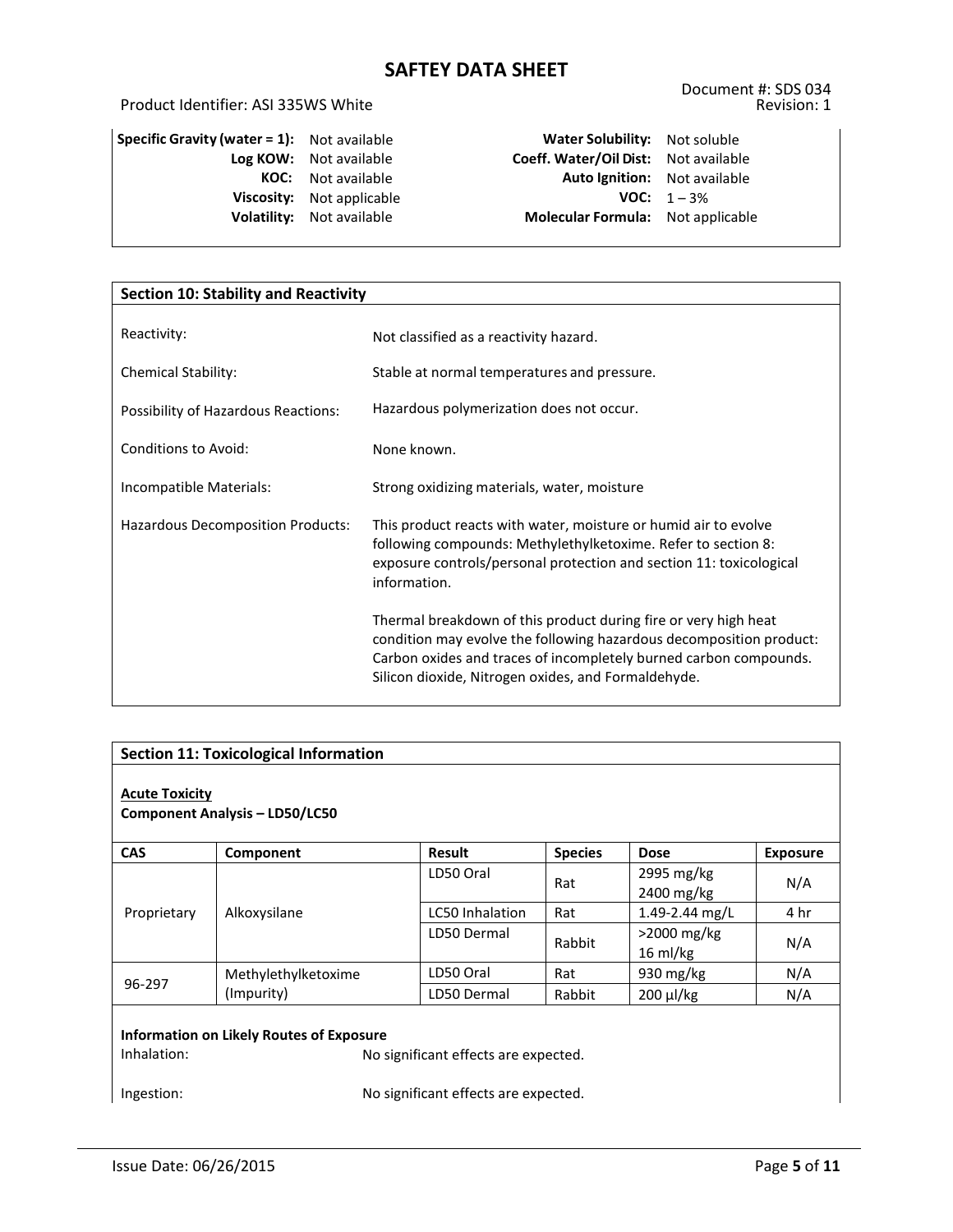#### Product Identifier: ASI 335WS White

| <b>Skin Contact:</b>             |                                  |                                                                                                                                                                                                                                                 | May cause an allergic skin reaction.                                                                                                                                                                                   |  |  |  |  |  |
|----------------------------------|----------------------------------|-------------------------------------------------------------------------------------------------------------------------------------------------------------------------------------------------------------------------------------------------|------------------------------------------------------------------------------------------------------------------------------------------------------------------------------------------------------------------------|--|--|--|--|--|
| Eye Contact:                     |                                  |                                                                                                                                                                                                                                                 | Causes serious eye irritation.                                                                                                                                                                                         |  |  |  |  |  |
| Immediate and Delayed Effects:   |                                  |                                                                                                                                                                                                                                                 | Dermatitis. Rash. Severe eye irritation. Symptoms may include stinging,<br>tearing, redness, swelling, and blurred vision. May cause an allergic skin<br>reaction. Prolonged exposure may cause chronic effects.       |  |  |  |  |  |
| Exposure:                        | Medical Conditions Aggravated by |                                                                                                                                                                                                                                                 | No information is available.                                                                                                                                                                                           |  |  |  |  |  |
| Irritation/Corrosivity Data:     |                                  |                                                                                                                                                                                                                                                 | SKIN-RABBIT : Moderately irritating [Alkoxysilane]<br>SKIN-RABBIT: 500mg/24 r MILD [Octamethylcyclotetrasiloxane]                                                                                                      |  |  |  |  |  |
|                                  |                                  |                                                                                                                                                                                                                                                 | Causes serious eye damage. [Vinyloximesilane] [Methylethylketoxime]<br>EYE-RABBIT: 15mg SEVERE [Alkoxysilane]<br>Causes serious eye irritation. [Methyloximesilane]<br>EYE-RABBIT: MILD [Octamethylcyclotetrasiloxane] |  |  |  |  |  |
| Respiratory Sensitization:       |                                  | Not available.                                                                                                                                                                                                                                  |                                                                                                                                                                                                                        |  |  |  |  |  |
| Dermal Sensitization:            |                                  |                                                                                                                                                                                                                                                 | May cause an allergic skin reaction. [Methyloximesilane]<br>[Vinyloximesilane]<br>[Methylethylketoxime]<br>Positive (Guinea pig) [Alkoxysilane]<br>No evidence of sensitization [Octamethylcyclotetrasiloxane]         |  |  |  |  |  |
| Germ Cell Mutagenicity:          |                                  | Negative(Ames test, Chromosome analysis, Micronucleus test)<br>[Alkoxysilane]<br>Negative(Bacteria) [Octamethylcyclotetrasiloxane]                                                                                                              |                                                                                                                                                                                                                        |  |  |  |  |  |
| Carcinogenicity:                 |                                  | Suspected of causing cancer. [Methylethylketoxime]<br>The following material is embedded in the product and not available as<br>respirable dusts. When used as intended or as supplied, the product will<br>Titanium oxide<br>not pose hazards: |                                                                                                                                                                                                                        |  |  |  |  |  |
| <b>Component Carcinogenicity</b> |                                  |                                                                                                                                                                                                                                                 |                                                                                                                                                                                                                        |  |  |  |  |  |
| <b>CAS</b>                       | Component<br><b>Result</b>       |                                                                                                                                                                                                                                                 |                                                                                                                                                                                                                        |  |  |  |  |  |
| 13463-67-7<br>Titanium oxide     |                                  |                                                                                                                                                                                                                                                 | IARC: Group 2B (possibly carcinogenic to humans)                                                                                                                                                                       |  |  |  |  |  |
|                                  |                                  |                                                                                                                                                                                                                                                 | OSHA Specifically Regulated Substances (29 CFR 1910.1001-1050): Not listed.                                                                                                                                            |  |  |  |  |  |

Reproductive Toxicity: Octamethylcyclotetrasiloxane administered to rats by whole body inhalation at concentrations of 500 and 700 ppm for 70 days prior to mating, through mating, gestation and lactation resulted in decreases in live litter size. Additionally, increases in the incidence of deliveries of offspring extending over an unusually long time period (dystocia) were observed at these concentrations. Statistically significant alterations in these parameters were not observed in the lower concentrations evaluated (300 and 70 ppm). In a previous range-finding study, rats exposed to vapor concentrations of 700 ppm had decreases in the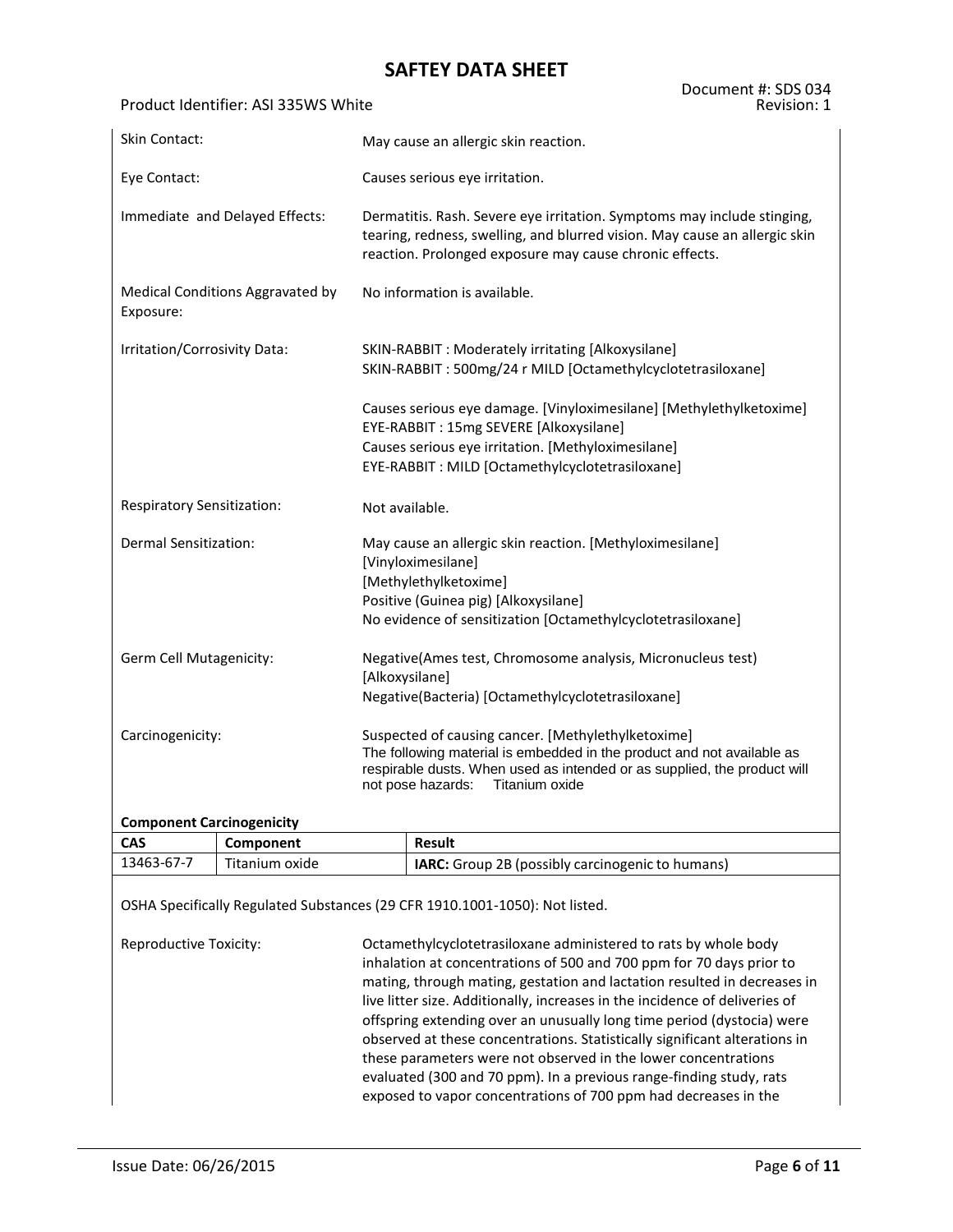#### Product Identifier: ASI 335WS White

Document #: SDS 034 Revision: 1

|                                                        | number of implantation sites and live litter size. The significance of these<br>findings to humans is not known. [Octamethylcyclotetrasiloxane]<br>Developmental toxicity: NOAEL 500mg/kg/day (Rat), Maternal toxicity:<br>NOAEL 500mg/kg/day (Rat) [Alkoxysilane]                                                                                                                                                                                                                                                                                                                                                                                                                                                                                                                                                                                                                                                                                                                                                                                                                                                                                                                                                                                                                                                                                                                      |                                                              |  |  |  |
|--------------------------------------------------------|-----------------------------------------------------------------------------------------------------------------------------------------------------------------------------------------------------------------------------------------------------------------------------------------------------------------------------------------------------------------------------------------------------------------------------------------------------------------------------------------------------------------------------------------------------------------------------------------------------------------------------------------------------------------------------------------------------------------------------------------------------------------------------------------------------------------------------------------------------------------------------------------------------------------------------------------------------------------------------------------------------------------------------------------------------------------------------------------------------------------------------------------------------------------------------------------------------------------------------------------------------------------------------------------------------------------------------------------------------------------------------------------|--------------------------------------------------------------|--|--|--|
| Specific Target Organ Toxicity -<br>Single Exposure:   | Not available.                                                                                                                                                                                                                                                                                                                                                                                                                                                                                                                                                                                                                                                                                                                                                                                                                                                                                                                                                                                                                                                                                                                                                                                                                                                                                                                                                                          |                                                              |  |  |  |
| Specific Target Organ Toxicity -<br>Repeated Exposure: | May cause damage to the following organs through prolonged or<br>repeated exposure:<br>Cardiovascular / Hematological: hematopoiesis. [Vinyloximesilane]<br>Cardiovascular / Hematological: hematopoiesis. [Methyloximesilane]                                                                                                                                                                                                                                                                                                                                                                                                                                                                                                                                                                                                                                                                                                                                                                                                                                                                                                                                                                                                                                                                                                                                                          |                                                              |  |  |  |
|                                                        | Repeated inhalation or oral exposure of mice and rats to<br>octamethylcyclotetrasiloxane produced an increase in liver size. No gross<br>histopathological or significant clinical chemistry effects were observed.<br>An increase in liver metabolizing enzymes, as well as a transient increase<br>in the number of normal cells (hyperplasia) followed by an increase in cell<br>size (hypertrophy) were determined to be the underlying causes of the<br>liver enlargement. The biochemical mechanisms producing these effects<br>are highly sensitive in rodents, while similar mechanisms in humans are<br>insensitive. A two year combined chronic and carcinogenicity assay was<br>conducted on octamethylcyclotetrasiloxane. Rats were exposed by<br>whole-body vapor inhalation 6hrs/day, 5days/week for up to 104 weeks to<br>0, 10, 30, 150 or 700ppm of octamethylcyclotetrasiloxane. The increase in<br>incidence of (uterine) endometrial cell hyperplasia and uterine adenomas<br>(benign tumors) were observed in female rats at 700ppm. Since these<br>effects only occurred at 700ppm, a level that greatly exceeds typical<br>workplace or consumer exposure, it is unlikely that industrial, commercial<br>or consumer uses of products containing octamethylcyclotetrasiloxane<br>would result in a significant risk to humans.<br>[Octamethylcyclotetrasiloxane] |                                                              |  |  |  |
| <b>Aspiration Hazard:</b>                              | Not classified based on available information.                                                                                                                                                                                                                                                                                                                                                                                                                                                                                                                                                                                                                                                                                                                                                                                                                                                                                                                                                                                                                                                                                                                                                                                                                                                                                                                                          |                                                              |  |  |  |
| Further Information:                                   | Methyl Ethyl Ketoxime (MEKO). Material will generate MEKO on exposure<br>to humid air gradually. Male rodents exposed to MEKO vapor at high<br>concentration throughout their lifetime developed liver cancer. But<br>relevance to humans is uncertain now. Please read the detail information<br>to MEKO below:                                                                                                                                                                                                                                                                                                                                                                                                                                                                                                                                                                                                                                                                                                                                                                                                                                                                                                                                                                                                                                                                        |                                                              |  |  |  |
|                                                        | Skin Irritation:                                                                                                                                                                                                                                                                                                                                                                                                                                                                                                                                                                                                                                                                                                                                                                                                                                                                                                                                                                                                                                                                                                                                                                                                                                                                                                                                                                        | Causes mild irritation. Can be absorbed<br>through the skin. |  |  |  |
|                                                        | Eyes Irritation:                                                                                                                                                                                                                                                                                                                                                                                                                                                                                                                                                                                                                                                                                                                                                                                                                                                                                                                                                                                                                                                                                                                                                                                                                                                                                                                                                                        | Causes severe irritation.                                    |  |  |  |
|                                                        | <b>Acute Oral Toxicity:</b>                                                                                                                                                                                                                                                                                                                                                                                                                                                                                                                                                                                                                                                                                                                                                                                                                                                                                                                                                                                                                                                                                                                                                                                                                                                                                                                                                             | LD50(rat) = $>900$ mg/kg                                     |  |  |  |
|                                                        | <b>Acute Dermal Toxicity:</b>                                                                                                                                                                                                                                                                                                                                                                                                                                                                                                                                                                                                                                                                                                                                                                                                                                                                                                                                                                                                                                                                                                                                                                                                                                                                                                                                                           | LD50(rabbit) = $>1000$ mg/kg                                 |  |  |  |
|                                                        | <b>Acute Inhalation Toxicity:</b>                                                                                                                                                                                                                                                                                                                                                                                                                                                                                                                                                                                                                                                                                                                                                                                                                                                                                                                                                                                                                                                                                                                                                                                                                                                                                                                                                       | LC50(rat) > 4.83mg/l/4Hr                                     |  |  |  |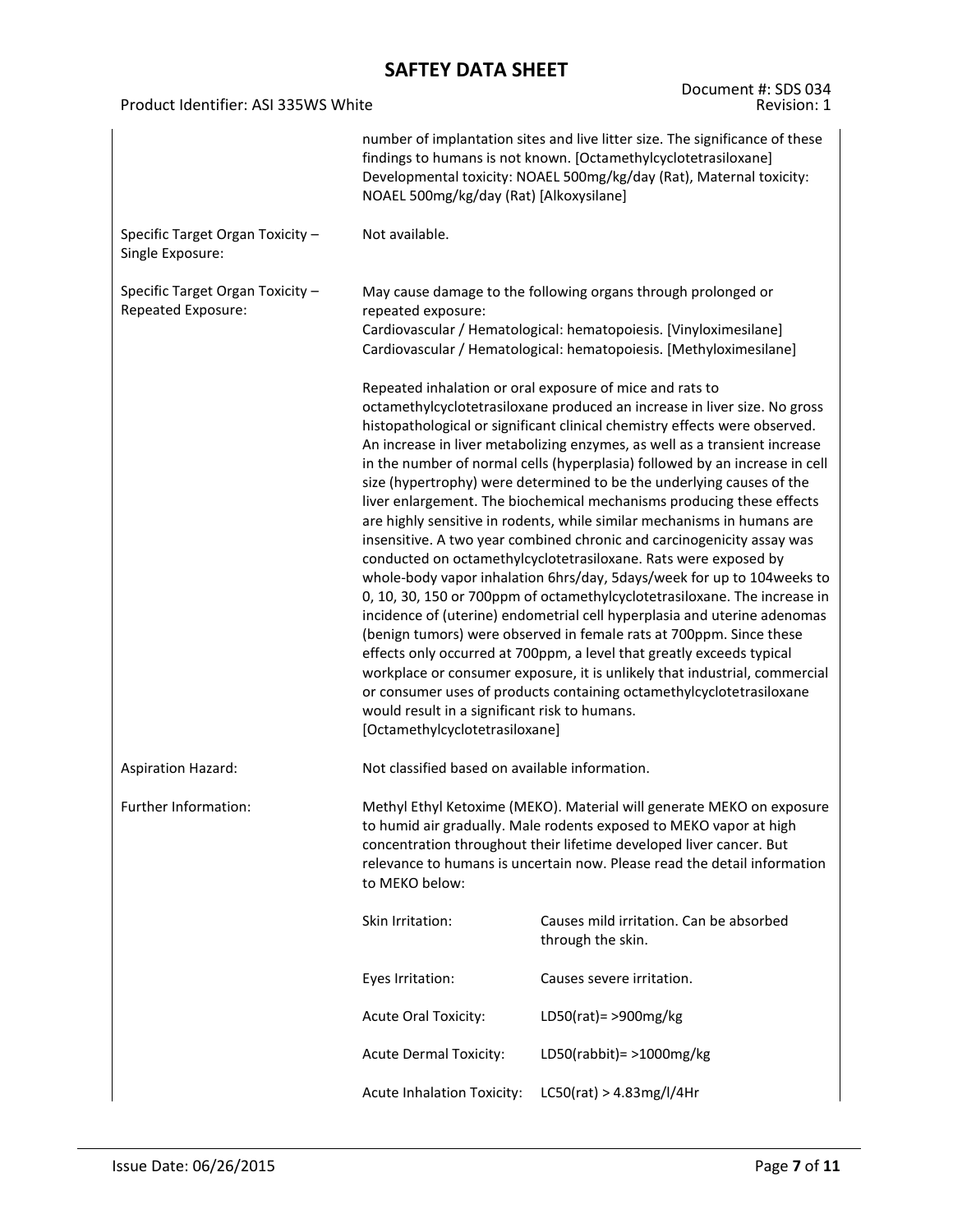| Product Identifier: ASI 335WS White |                                                      | Revision: 1                                                                                                                                                                                                                                                                                                    |
|-------------------------------------|------------------------------------------------------|----------------------------------------------------------------------------------------------------------------------------------------------------------------------------------------------------------------------------------------------------------------------------------------------------------------|
|                                     | <b>Inhalation Toxicity:</b>                          | Shows narcotic action at high concentration.<br>May produce blood effects                                                                                                                                                                                                                                      |
|                                     | Skin Sensitization:                                  | Positive (guinea pig)                                                                                                                                                                                                                                                                                          |
|                                     | Neurotoxicity:                                       | High dose can produce transient and<br>reversible change in neurobehavioral<br>function.                                                                                                                                                                                                                       |
|                                     | Carcinogenicity:                                     | Liver carcinomas were observed in a lifetime<br>inhalation study (ca.2 years) in which mice<br>and rats were exposed.                                                                                                                                                                                          |
|                                     | Other Chronic Study:                                 | Degenerative effects on the olfactory<br>epithelium of nasal passages occurred in a<br>concentration related manner in males and<br>females of mice and rats at MEKO<br>concentration of 15, 75 and 375ppm. The<br>significant change in hematological<br>parameters were observed at 404ppm<br>concentration. |
|                                     | Workplace<br><b>Environmental Exposure</b><br>Level: | Vendor guide: 3ppm(TWA), 10ppm(STEL)<br>AIHA WEEL: 10ppm(TWA)                                                                                                                                                                                                                                                  |

|                    | <b>Section 12: Ecological Information</b>                                                                                                                                                                                        |                      |             |                                               |                   |                 |  |  |
|--------------------|----------------------------------------------------------------------------------------------------------------------------------------------------------------------------------------------------------------------------------|----------------------|-------------|-----------------------------------------------|-------------------|-----------------|--|--|
| <b>Ecotoxicity</b> | Toxic to aquatic life. Toxic to aquatic life with long lasting effects. [Alkoxysilane]<br>May cause long lasting harmful effects to aquatic life. [Octamethylcyclotetrasiloxane]<br><b>Component Analysis - Aquatic Toxicity</b> |                      |             |                                               |                   |                 |  |  |
| <b>CAS</b>         | Component                                                                                                                                                                                                                        | Aquatic              | Result      | <b>Species</b>                                | <b>Dose</b>       | <b>Exposure</b> |  |  |
|                    |                                                                                                                                                                                                                                  | <b>Fish</b>          | <b>LC50</b> | <b>Bluegill (Lepomis</b><br>macrochirus)      | $>100$ mg/L       | 96 hr           |  |  |
|                    |                                                                                                                                                                                                                                  |                      | <b>LC50</b> | Fathead minnow<br>(Pimephales<br>promelas)    | $>100$ mg/L       | 96 hr           |  |  |
| Proprietary        | Alkoxysilane                                                                                                                                                                                                                     |                      | <b>LC50</b> | Rainbow trout<br>(Oncorhynchus<br>mykiss)     | $>100$ mg/L       | 96 hr           |  |  |
|                    |                                                                                                                                                                                                                                  | <b>Invertebrates</b> | <b>EC50</b> | Water flea<br>(Daphnia magna)                 | $90 \text{ mg/L}$ | 48 hr           |  |  |
|                    |                                                                                                                                                                                                                                  | Algae                | EbC50       | Green algae<br>(Selenastrum<br>capricornutum) | 5.5 $mg/L$        | 72 hr           |  |  |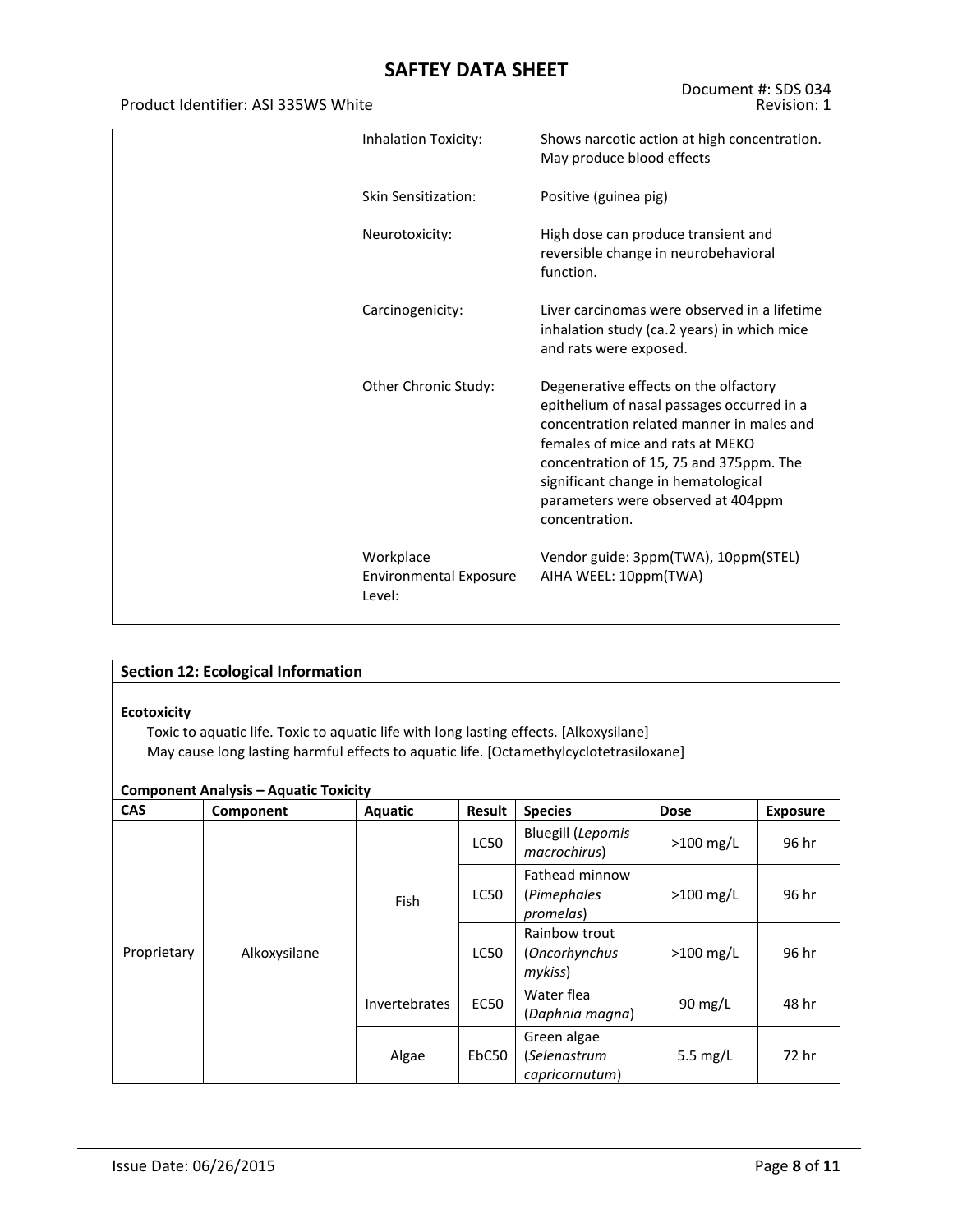#### Product Identifier: ASI 335WS White

|                                   |                                   |                                                                                             | ErC50                                     | Green algae<br>(Selenastrum<br>capricornutum)                   | $8.8 \text{ mg/L}$ | 72 hr |  |
|-----------------------------------|-----------------------------------|---------------------------------------------------------------------------------------------|-------------------------------------------|-----------------------------------------------------------------|--------------------|-------|--|
| $96 - 29 - 7$                     | Methylethylketoxime<br>(Impurity) | Fish                                                                                        | LC50                                      | Fathead minnow<br>(Pimephales<br>promelas)                      | 777-914 mg/L       | 96 hr |  |
|                                   |                                   | <b>Invertebrates</b>                                                                        | <b>EC50</b>                               | Water flea<br>(Daphnia magna)                                   | >1000 mg/L         | 98 hr |  |
| 13463-67-7                        | Titanium oxide                    | <b>Fish</b>                                                                                 | LC50                                      | Mummichog<br>(Fundulus<br>heteroclitus)                         | $>1000$ mg/L       | 96 hr |  |
| Persistence and Degradability:    |                                   |                                                                                             |                                           | Causes easily hydrolysis in water or atmosphere. [Alkoxysilane] |                    |       |  |
| <b>Bioaccumulative Potential:</b> |                                   | Bio concentration Factor(BCF) / (Fathead minnows) : 12400<br>[Octamethylcyclotetrasiloxane] |                                           |                                                                 |                    |       |  |
| Biodegration:                     |                                   |                                                                                             | No information available for the product. |                                                                 |                    |       |  |

| <b>Section 13: Disposal Considerations</b> |                                                                                                                                       |  |  |  |  |  |  |  |
|--------------------------------------------|---------------------------------------------------------------------------------------------------------------------------------------|--|--|--|--|--|--|--|
| Disposal Methods:                          | Dispose in accordance with all applicable federal, state/regional and<br>local laws and regulations.                                  |  |  |  |  |  |  |  |
| Disposal of Contaminated Packaging:        | Dispose of unused product properly. Empty containers should be taken<br>to an approved waste handling site for recycling or disposal. |  |  |  |  |  |  |  |
| <b>Component Waste Numbers:</b>            | The U.S. EPA has not published waste numbers for this product's<br>components.                                                        |  |  |  |  |  |  |  |

| <b>Section 14: Transport Information</b> |                                                         |  |  |  |  |  |  |
|------------------------------------------|---------------------------------------------------------|--|--|--|--|--|--|
|                                          |                                                         |  |  |  |  |  |  |
| <b>International Regulation</b>          |                                                         |  |  |  |  |  |  |
| IATA:                                    | Not regulated as a dangerous good.                      |  |  |  |  |  |  |
| IMDG:                                    | Not regulated as a dangerous good.                      |  |  |  |  |  |  |
| Transport in bulk according to Annex     |                                                         |  |  |  |  |  |  |
| II of MARPOL 73/78 and the IBC Code:     | This product is not intended to be transported in bulk. |  |  |  |  |  |  |
|                                          |                                                         |  |  |  |  |  |  |
| <b>Domestic Regulation</b>               |                                                         |  |  |  |  |  |  |
| DOT:                                     | Not regulated as a dangerous good.                      |  |  |  |  |  |  |
|                                          |                                                         |  |  |  |  |  |  |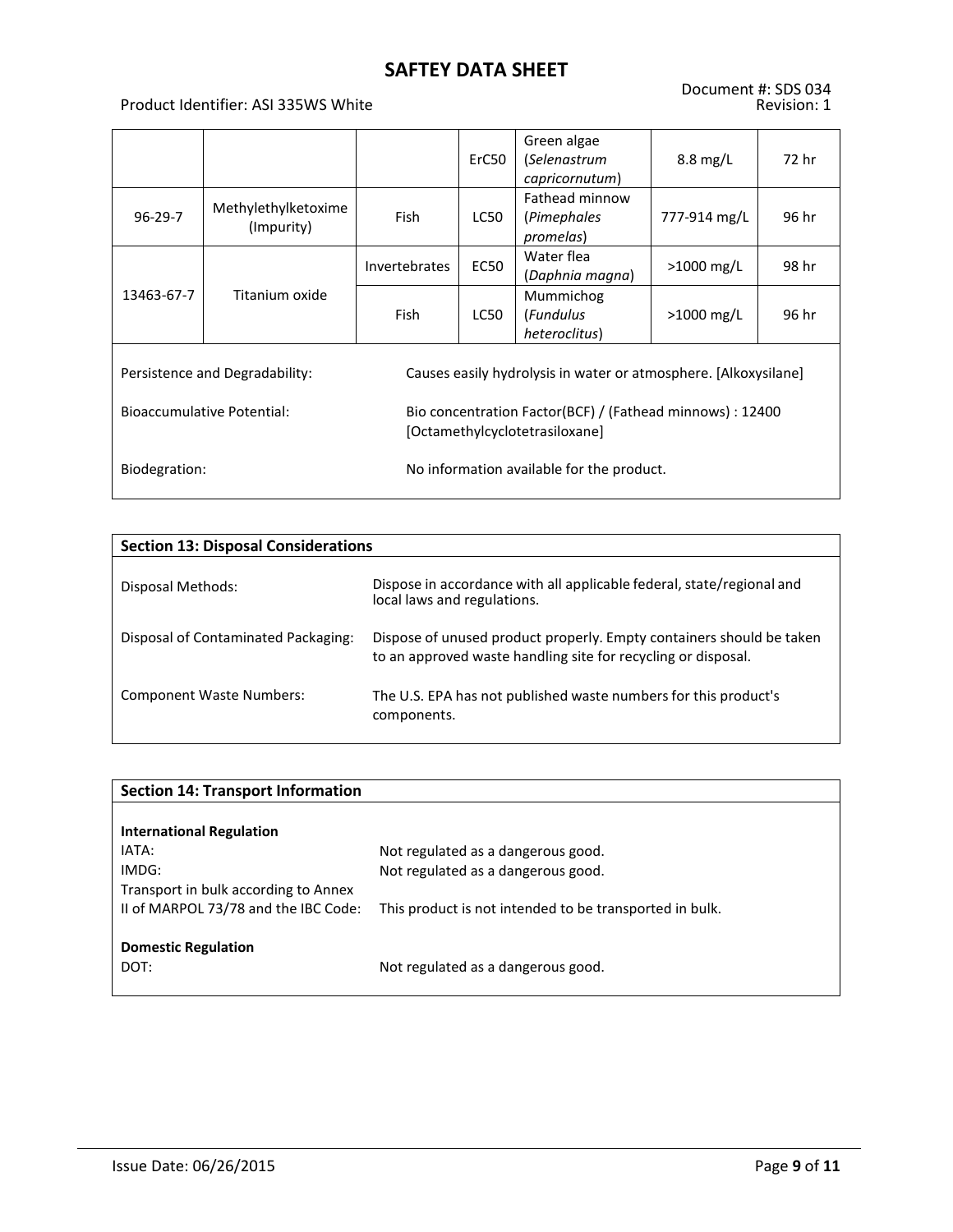#### Product Identifier: ASI 335WS White

| <b>Section 15: Regulatory Information</b>                                                                                                          |                                                                                                                                                                                                                                                                                             |     |            |                             |            |           |           |           |           |           |
|----------------------------------------------------------------------------------------------------------------------------------------------------|---------------------------------------------------------------------------------------------------------------------------------------------------------------------------------------------------------------------------------------------------------------------------------------------|-----|------------|-----------------------------|------------|-----------|-----------|-----------|-----------|-----------|
| <b>US Federal Regulations</b><br>This product is a "Hazardous Chemical" as defined by the OSHA Hazard Communication Standard,<br>29 CFR 1910.1200. |                                                                                                                                                                                                                                                                                             |     |            |                             |            |           |           |           |           |           |
| OSHA Specifically Regulated Substances (29 CFR 1910.1001-1050):                                                                                    |                                                                                                                                                                                                                                                                                             |     |            |                             | Not listed |           |           |           |           |           |
| SARA 302 Extremely Hazardous                                                                                                                       |                                                                                                                                                                                                                                                                                             |     |            |                             |            |           |           |           |           |           |
| Substances:                                                                                                                                        | None contained in product.                                                                                                                                                                                                                                                                  |     |            |                             |            |           |           |           |           |           |
| <b>SARA 304:</b>                                                                                                                                   | Not applicable.                                                                                                                                                                                                                                                                             |     |            |                             |            |           |           |           |           |           |
| SARA 311/312:                                                                                                                                      | None known.                                                                                                                                                                                                                                                                                 |     |            |                             |            |           |           |           |           |           |
| <b>SARA 313:</b>                                                                                                                                   | TRI reporting                                                                                                                                                                                                                                                                               |     |            |                             |            |           |           |           |           |           |
| TSCA:<br>All components of this product are listed on TSCA Inventory.<br><b>US State Regulations</b>                                               |                                                                                                                                                                                                                                                                                             |     |            |                             |            |           |           |           |           |           |
| Massachusetts Right-to-Know - Substance List:                                                                                                      |                                                                                                                                                                                                                                                                                             |     |            | Titanium oxide (13463-67-7) |            |           |           |           |           |           |
| New Jersey Worker and Community Right-to-Know Act:                                                                                                 |                                                                                                                                                                                                                                                                                             |     |            | Titanium oxide (13463-67-7) |            |           |           |           |           |           |
| Pennsylvania Worker and Community Right-to-Know Law:                                                                                               |                                                                                                                                                                                                                                                                                             |     |            | Titanium oxide (13463-67-7) |            |           |           |           |           |           |
| Rhode Island Right-to-Know:                                                                                                                        |                                                                                                                                                                                                                                                                                             |     |            | Not regulated               |            |           |           |           |           |           |
| California Proposition 65:                                                                                                                         | WARNING! This product contains a chemical known to the state of California to<br>cause cancer.<br>The following material is embedded in the product and not available as<br>respirable dusts. When used as intended or as supplied, the product will not<br>pose hazards:<br>Titanium oxide |     |            |                             |            |           |           |           |           |           |
| <b>Component Analysis - International Inventories</b>                                                                                              |                                                                                                                                                                                                                                                                                             |     |            |                             |            |           |           |           |           |           |
| Component<br>Methylethylketoxime                                                                                                                   | CAS                                                                                                                                                                                                                                                                                         | US  | CA         | EU                          | <b>AU</b>  | <b>PH</b> | <b>JP</b> | <b>KR</b> | <b>CN</b> | <b>NZ</b> |
| (Impurity)                                                                                                                                         | $96 - 29 - 7$                                                                                                                                                                                                                                                                               | Yes | <b>DSL</b> | <b>EINECS</b>               | Yes        | Yes       | Yes       | Yes       | Yes       | Yes       |
| Octamethylcyclotetrasiloxane<br>(Impurity)                                                                                                         | 556-67-2                                                                                                                                                                                                                                                                                    | Yes | <b>DSL</b> | <b>EINECS</b>               | Yes        | Yes       | Yes       | Yes       | Yes       | Yes       |

| Section 16: Other Information     |                                                                          |
|-----------------------------------|--------------------------------------------------------------------------|
| <b>Issue Date:</b>                | 06/26/2015                                                               |
| Revision:<br><b>NFPA Ratings:</b> | 1                                                                        |
| Health: 2                         |                                                                          |
| Fire: 1                           |                                                                          |
| Reactivity: 0                     |                                                                          |
|                                   | Hazard Scale: 0 = Minimal 1 = Slight 2 = Moderate 3 = Serious 4 = Severe |

Titanium dioxide 13463-67-7 Yes DSL REACH Yes Yes Yes Yes Yes Yes Yes